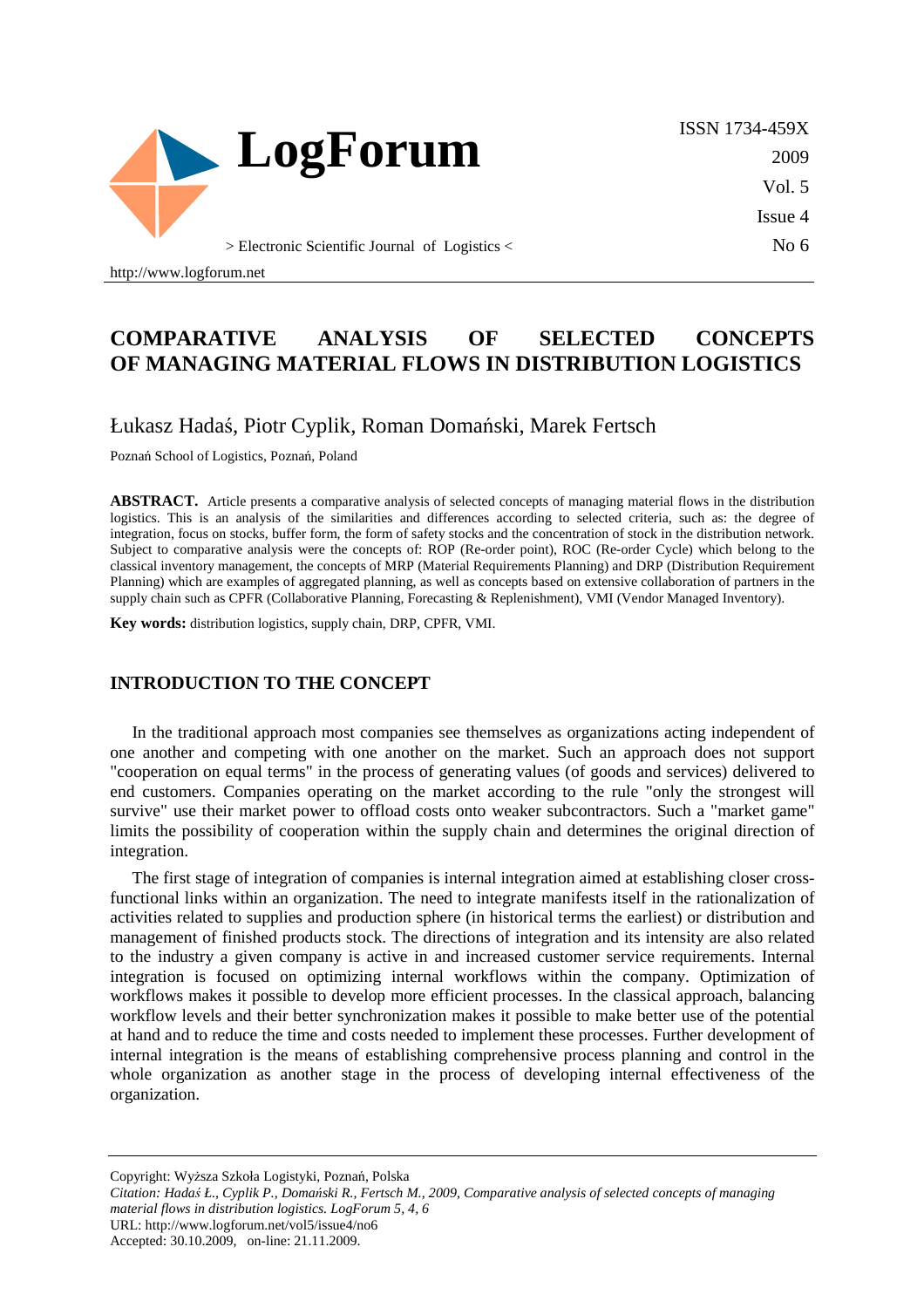The other direction of integration is external integration aimed at building close relations with supply chain partners and at supply chain management. In historical terms, previously internal integration took the form similar to vertical integration. These two, however, are not identical, since vertical integration is connected with taking over the ownership of suppliers and distributors.



Source: Own study on the basis of [Christopher 2000]

Fig. 1. Directions of integration and special place occupied by distribution logistics in this process

Rys. 1. Kierunki integracji oraz umiejscowienie logistyki dystrybucji w procesie

At present, the strategy of vertical integration is abandoned by the companies in favour of concentrating on their core competence, i.e. fields of activity which they are best at and which make them stand out among the competition thanks to their knowledge and know how. The remaining activities are outsourced to specialist companies with which they engage in close cooperation in order to achieve an appropriate level of integration. Outsourcing is not a complete departure from the concept of internal integration within auxiliary processes. The scope of integration among specialist entities performing outsourced processes and the company may become so advanced that we rather speak here of a modified concept of integration. External "outsourcing partners", while competing with one another, strive to cater for the needs of their customers in the best possible way by adjusting to the relevant requirements. Outsourcing some functions enables the company to increase its flexibility, introduce a stimulating competition element and eliminate fixed costs of these processes in favour of costs related to the current demand for such processes.

Contemporary integration of the area of supplies and production as such goes beyond the framework of internal and external integration. Close integration within companies is accompanied by external integration with suppliers who create "an integrated supply network". The range of cooperation among suppliers and the company within such a network is not limited to co-managed inventory (CMI) solely, but also involves the process of concurrent engineering as well as quality development and protection.

Summing up the stages of integration, a conclusion must be drawn that distribution logistics becomes part of both phases of integration. Internal integration involves establishing connections between supplies and production logistics, whereas external integration comprises the connections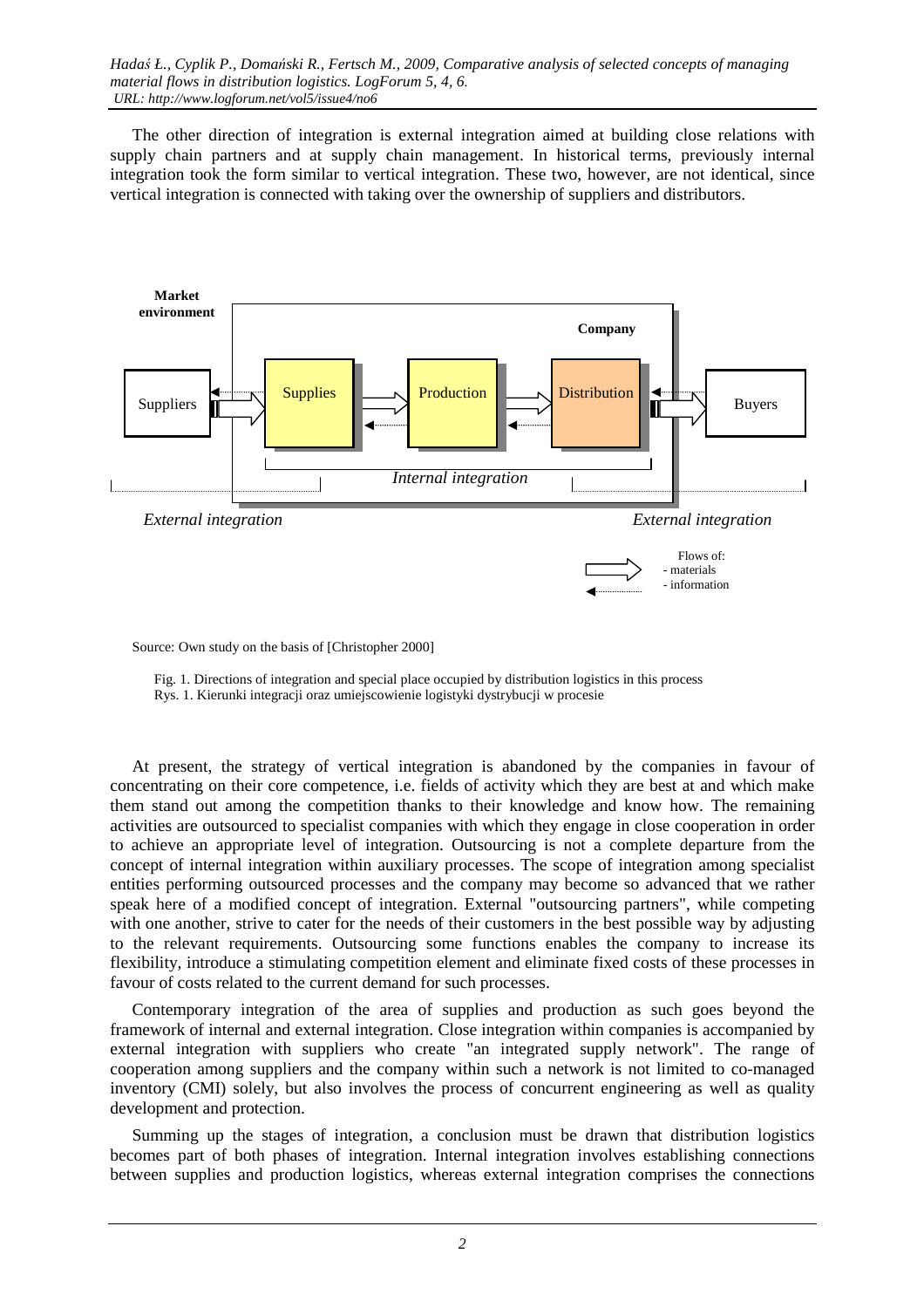between distribution logistics of a company and customer supplies logistics within the supply chain. Understanding distribution as an integrator of the supply chain changes the way we perceive the selection of the leading concept and development of a system of distribution logistics.

The aim of the study is a comparative analysis of selected concepts of managing material flows in the production logistics. The comparison is to serve both as a proposed taxonomy of methods from the point of view of specific criteria relevant for distribution logistics management and a decision-making tool for practitioners. Such a comparative analysis may be helpful in the decision-making process of selecting a management concept to match specific market conditions.

#### **IDENTIFYING DIFFERENCES AND SIMILARITIES BETWEEN SELECTED CONCEPTS OF MANAGING DISTRIBUTION LOGISTICS**

It is not easy to analyse differences and similarities among individual concepts of distribution logistics. The reason is the fact that these concepts as such are very complex.

Many detailed solutions which make up specific concepts may be applied to differing degrees, optionally or in specific sets. Also the degree of their implementation understood as the level of acceptance and understanding by users may also be different. On the other hand, there are various conditions in which specific concepts function. Of importance here is the industry a given company is active in, the level of competitiveness, characteristics of demand, the way the distribution network is organized, target customers, characteristics of the supplier network, etc. Without classifying these factors into groups or hierarchy level, one can notice that such a "set" of factors is a sheer "mosaic of variables". It is also worth noting that many concepts of distribution logistics, despite their practical implementations, have not developed specific functioning standards. Lack of generally acceptable reference models which would define both the nature of the solution and the operational level of its functioning, causes many solutions under one label to be very different from each other.

Given the above situations, the comparative analyses proposed by the authors are "open" in nature. Many categories are questionable and certainly their characteristics are bound to evolve. However, a debate on these issues is an attempt at their classification aimed at creating a reference model which would make it possible for companies to select optimum concepts of development of their own distribution network.

Subject to comparative analysis [Fertsch, Cyplik, Hadaś and Domański 2007] were the concepts of ROP (Re-order Point) ROC (Re-order Cycle) which belong to the classic inventory management [Krzyżaniak 2005], the concepts of MRP (Material Requirements Planning) [Fertsch 2003] and DRP (Distribution Requirement Planning) which are an example of aggregated planning and the concepts based on advanced cooperation of entities within the supply chain such as [Mierzyńska 2003][ Taking It One Step at a Time][ Vendor Managed Inventory][ The Vendor Managed Inventory Solution from i2] CPFR (Collaborative Planning, Forecasting & Replenishment), VMI (Vendor Managed Inventory).

The first analysed category was the main activity implemented in a given concept. The concepts of ROP and ROC focus on the replenishment system. Critical is the inventory replenishment ability understood as response time to a change in stock level. The response time is clearly mainly affected by the cycle of inventory replenishment. The main action in the concept of ROP and ROC is therefore based on stock replenishment and the signal to replenish stock in the network links depends on the monitoring of this information status. The system in a way reacts to the size of demand by requesting more or less frequent replenishment. The key issue is "only" the ability to form the inventory in such a way that is changeability is prevented during the replenishment cycle. The main activity in the MRP concept is aggregated hierarchical planning which integrates flow in the supply chain around the product complexity structure. Generated dependent demand for components may be addressed both to the company internally as well as to its partners in the supply chain. Thus integration of internal and external supplies is obtained. At the level of finished products, information on demand includes forecasts and/or specific market orders. A similar idea of the main activity is presented by the DRP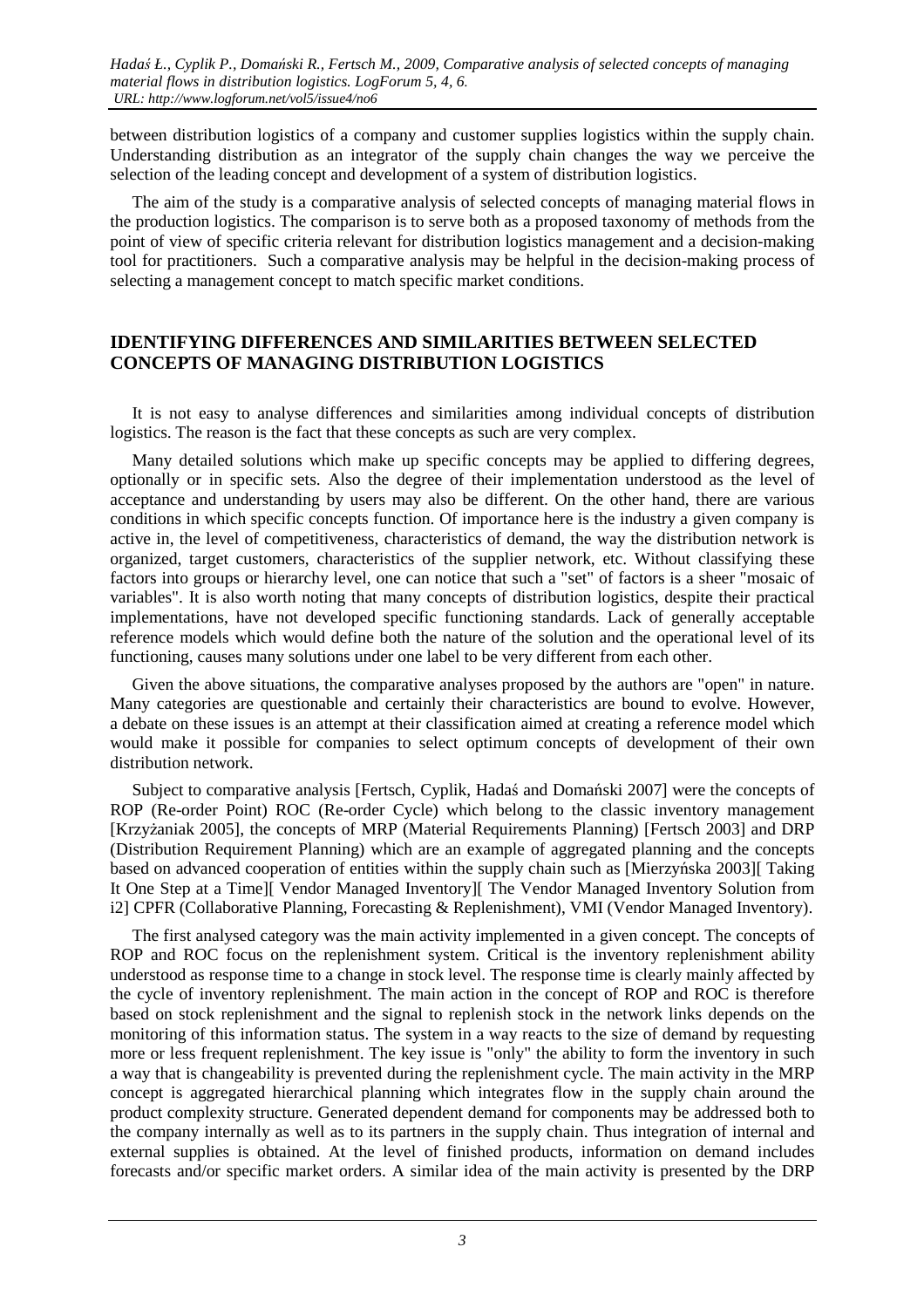concept which is often designated as "reverse MRP". In this case, aggregation mainly takes placed at the level of main links in the distribution network. The main activity in the CPFR concept is collaboration in the field of forecasting, planning and stock replenishment functions. Collaboration means both clarity of information and standardization of the decision-making process. The VMI concept on the other hand, uses the idea of collaboration to a more limited degree in order to take advantage of the economies of scale. These benefits are related to maintaining central inventory, i.e. buffering the global supply chain and facilitating forecasts where the demand flows are concentrated.

Each concept is characterized by different levels of integration (see Table 1). For example, the concepts of ROP and ROC present a low degree of integration restricted only to individual stockkeeping units and, specifically, to aggregated demand for them in a given link of the distribution network. MRP and DRP represent integrations both for SKUs and different levels of growing demand for them. The VMI concept concentrates integration in specific sections of the distribution network chain, whereas the CPFR concept is most extensive and least formalized at the same time.

Table 1. Comparative analysis of selected concepts of managing material flows in the distribution logistics Tabela 1. Analiza porównawcza wybranych koncepcji zarządzania przepływem materiałów w logistyce dystrybucji

| Comparison criteria                                             | Concepts of managing material flows in distribution logistics |                                      |                                                        |                                                              |                                                                             |                                       |
|-----------------------------------------------------------------|---------------------------------------------------------------|--------------------------------------|--------------------------------------------------------|--------------------------------------------------------------|-----------------------------------------------------------------------------|---------------------------------------|
|                                                                 | <b>ROP</b><br>$Re-$<br>order<br>Point                         | <b>ROC</b><br>Re-order<br>Cycle      | <b>MRP</b> Material<br>Requirements<br>Planning        | <b>DRP</b><br><b>Distribution</b><br>Requirement<br>Planning | <b>CPFR</b><br>Collaborative<br>Planning,<br>Forecasting &<br>Replenishment | VMI Vendor<br>Managed<br>Inventory    |
| Main<br>activity                                                | Invento-<br>ry<br>repleni-<br>shment                          | Invento-<br>ry<br>repleni-<br>shment | Aggregate<br>hierarchical<br>planning                  | Aggregate<br>hierarchical<br>planning                        | Collaboration in<br>the field of<br>functions                               | Using<br>economies of<br>scale        |
| Integration<br>level                                            | As part<br>of a SKU                                           | As part<br>of a SKU                  | Internal<br>at the level of<br>goods and<br>components | External<br>- in distribu-<br>tion network<br>links          | As agreed<br>- dispersed<br>integration                                     | Where<br>inventory is<br>concentrated |
| Focus on<br>inventory                                           | Optimi-<br>zation                                             | Optimi-<br>zation                    | Elimination on<br>intermediate<br>levels               | Elimination on<br>intermediate<br>levels                     | Optimization                                                                | Concentration<br>and<br>optimization  |
| <b>Buffer</b> form                                              | Physical<br>stock                                             | Physical<br>stock                    | Temporal and<br>physical stock                         | Temporal and<br>physical stock                               | Physical stock                                                              | Physical stock                        |
| Form of<br>safety stock                                         | Physical                                                      | Physical                             | Temporal and<br>physical                               | Temporal and<br>physical                                     | Physical                                                                    | Physical                              |
| Inventory<br>concentra-<br>tion in<br>distribution<br>logistics | $Lack -$<br>disper-<br>sion                                   | $Lack -$<br>disper-<br>sion          | At the<br>distribution<br>point                        | In the nodes of<br>distribution<br>network                   | As agreed                                                                   | At the<br>manufacturer's              |

Source: Own study

The concepts also have another characteristic orientation on cyclical stocks and the manner in which safety stock is formed. These factors also affect the form of inventory concentration in the distribution network. The concepts of ROP and ROC, in the classical perspective, do not implement the idea of inventory concentration, instead they create a system of communicating vessels of different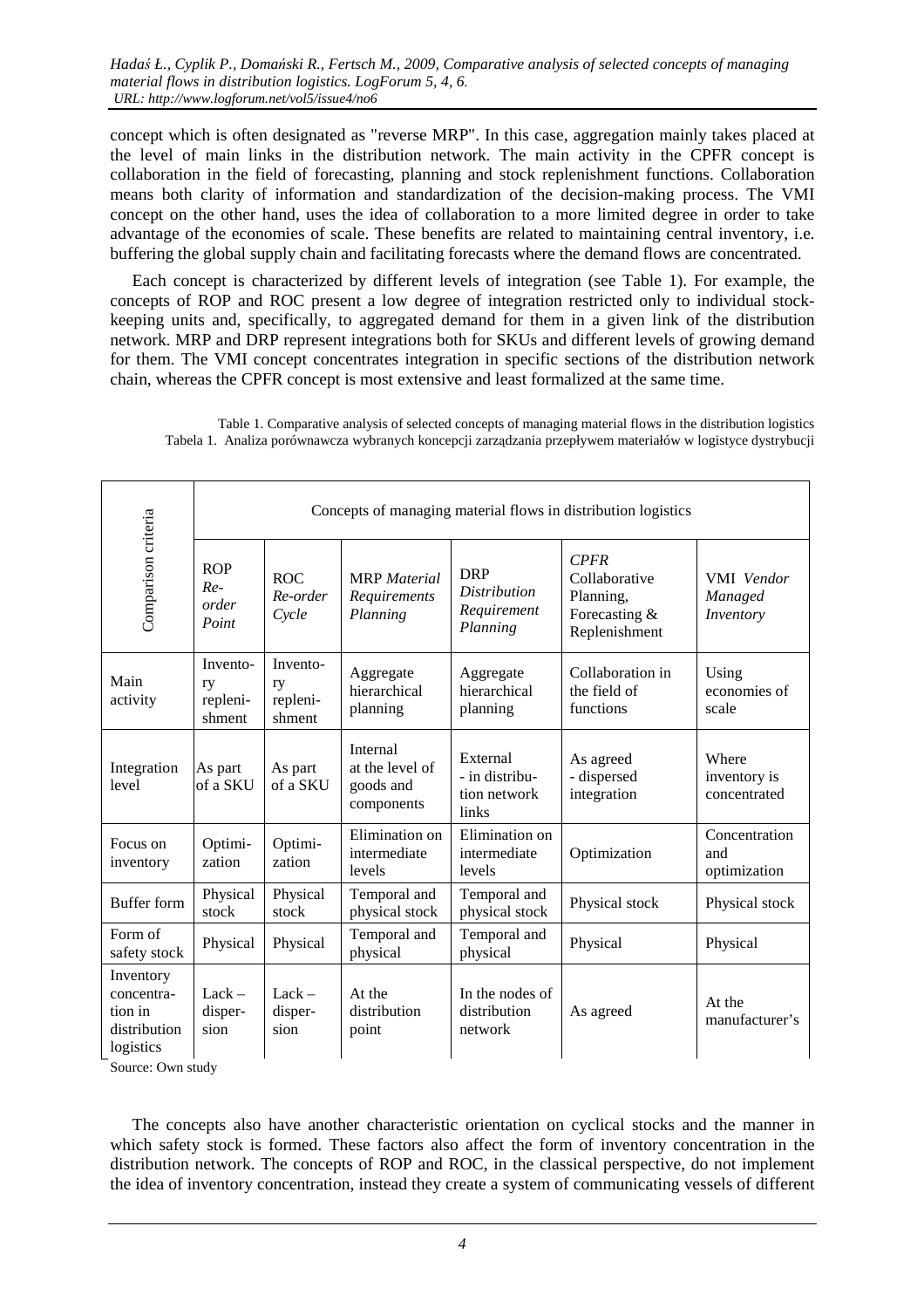capacities and different cross-sections of their inlet and outlet pipes. The MRP concept, if used correctly, concentrates inventory at the distribution point. Practice shows, however, that it is often deformed and concentration is subject to decomposition into many links. DRP on the other hand, concentrates inventory in key links of the distribution network, i.e. the so-called nodes. VMI is based on the concentration of inventory in the manufacturer's warehouse and the CPFR concept does it depending on the features of the network and the possibilities of engaging into cooperation between individual links.

### **CONCLUSION**

The above comparative analysis of selected concepts of managing material flows in the distribution logistics is undoubtedly subjective for many adopted criteria. The main reasons are that such concepts, in practice, rarely occur in their "pure" form. Usually, they involve minor or major modifications of initial solutions or hybrids thereof. Also different is the degree to which a given concept is implemented both from the perspective of a single link in the supply chain as well as the whole distribution network. Hence, it is not an easy task to determine the standard (reference model) for the selected concept which is the starting point for comparative analyses. Nevertheless, to sum up, three groups of concepts can be distinguished:

- − classic concepts, with no significant features of integration and based on local optimization of the inventory level,
- − concepts of aggregate planning, based on multi-level structure of product (MRP) or levels in the distribution network (DRP),
- − concepts based on collaboration with different levels of advancement (VMI, CPFR).

Analyses as such serve to better explore the nature and be able to assess which of the concepts would be the most appropriate in specific market conditions. Such an assessment, however, needs a deeper analysis of existing conditions of company operation in the supply chain. These conditions apply both to the degree of possible functional integration, the degree of delegation and responsibility being borne by business partners, as well as the features of logistics networks and, finally, characteristics of business entities and end customers.

#### **REFERENCES**

- Christopher M., 2000. Logistyka i zarządzanie łańcuchem dostaw, Polskie Centrum Doradztwa Logistycznego, Warszawa [Logistics and Supply Chain Management, Prentice Hall, New York 2005].
- Fertsch M. 2003. Podstawy zarządzania przepływem materiałów w przykładach, Instytut Logistyki i Magazynowania, Poznań.
- Fertsch M., Cyplik P., Hadaś Ł., Domański R., 2007. Optymalizacja strumieni materiałowych w logistyce dystrybucji, projekt badawczy Katedry Systemów Logistycznych WSL, Poznań (materiał niepublikowany)
- Krzyżaniak S., 2005. Podstawy zarządzania zapasami w przykładach, Biblioteka logistyka, ILiM, Poznań.
- Mierzyńska J., 2003. Rozwiązania w sferze przepływu materiałów w Philips Lighting Poland S.A. nakierowane na obniżanie kosztów, Logistyka 1/2003.
- Taking It One Step at a Time Tapping into the Benefits of Collaborative Planning, Forecasting, and Replenishment (CPFR), An Oracle White Paper August 2005, http://www.oracle.com/applications/retail/library/white-papers/taking-it-one-step.pdf